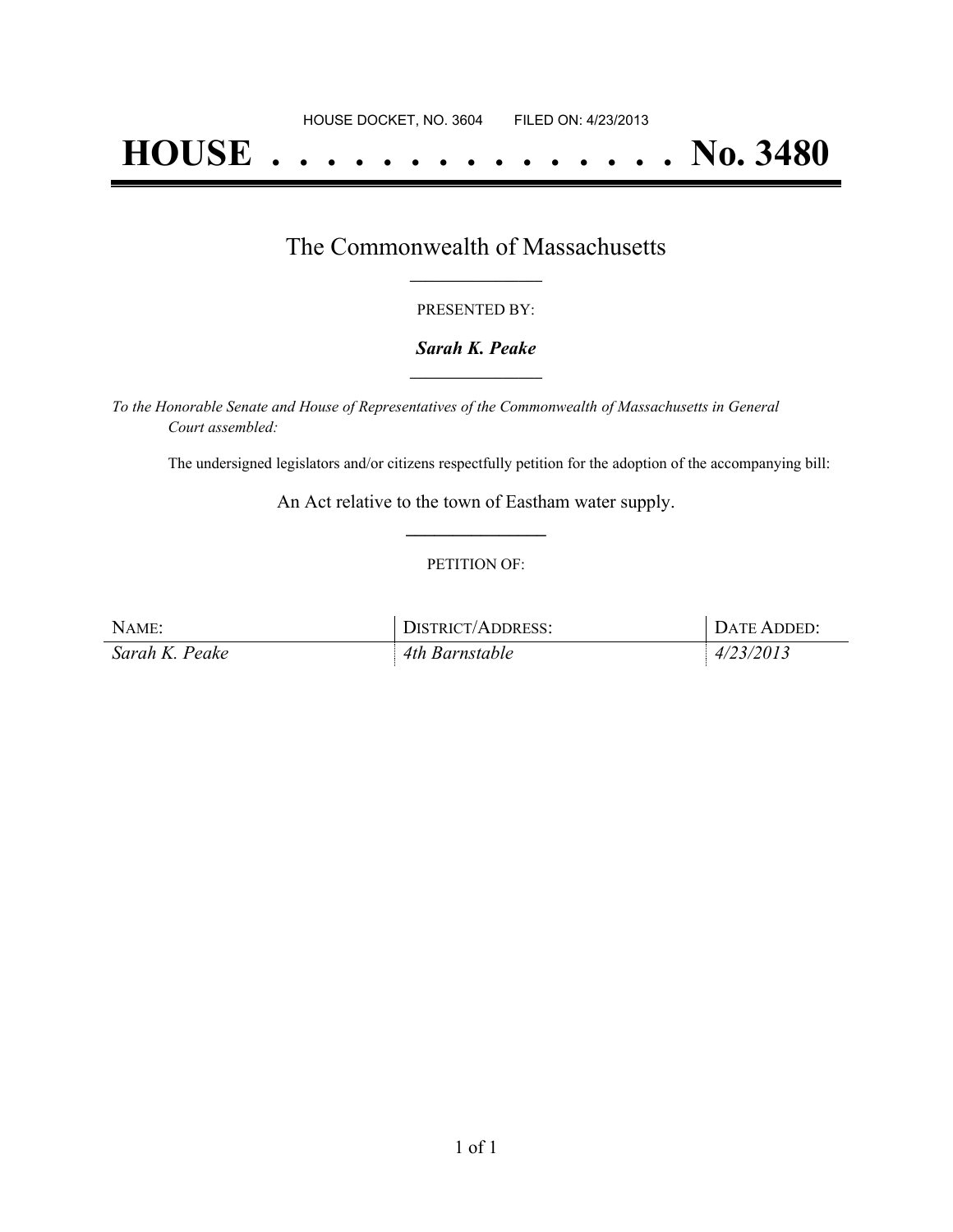## **HOUSE . . . . . . . . . . . . . . . No. 3480**

By Ms. Peake of Provincetown, a petition (subject to Joint Rule 12) of Sarah K. Peake relative to the administration and implementation of the Drinking Water Revolving Fund. Environment, Natural Resources and Agriculture.

## The Commonwealth of Massachusetts

**\_\_\_\_\_\_\_\_\_\_\_\_\_\_\_ In the Year Two Thousand Thirteen \_\_\_\_\_\_\_\_\_\_\_\_\_\_\_**

An Act relative to the town of Eastham water supply.

Be it enacted by the Senate and House of Representatives in General Court assembled, and by the authority *of the same, as follows:*

 SECTION 1. Section 18 of chapter 29C of the general laws, as appearing in the 2010 official edition, is hereby amended by inserting after the words "cent", in line 131, the following words:-

 , but all permanent loans and other forms of financial assistance made by the trust to finance the costs of certain public drinking water projects on the department's intended use plan for calendar year 2013 to calendar year 2023, inclusive, that at the time of initial application, meet the criteria listed below shall provide for a subsidy or other assistance in the payment of debt service such that the loans and other forms of financial assistance shall be the financial equivalent of a loan made at a zero rate of interest, and the costs of public drinking water projects on an intended use plan that are eligible for a permanent loan or other financial assistance from the trust at the financial equivalent of a loan made at a zero rate of interest shall not exceed 20 per cent of the total costs of all public drinking water projects on the intended use plan, provided however that, notwithstanding any other provision to the contrary, any eligible borrower that qualifies for a zero rate of interest loan shall be considered a disadvantaged community pursuant to the federal Safe Drinking Water Act, as amended.. Projects that meet the following criteria, as verified by the department of environmental protection, are eligible for the zero rate of interest loans:

 The project's primary purpose is to protect health by providing a public water supply in response to groundwater contamination from an adequately regulated, capped and closed municipal landfill requiring compliance by the public entity under M.G.L. 21E; and